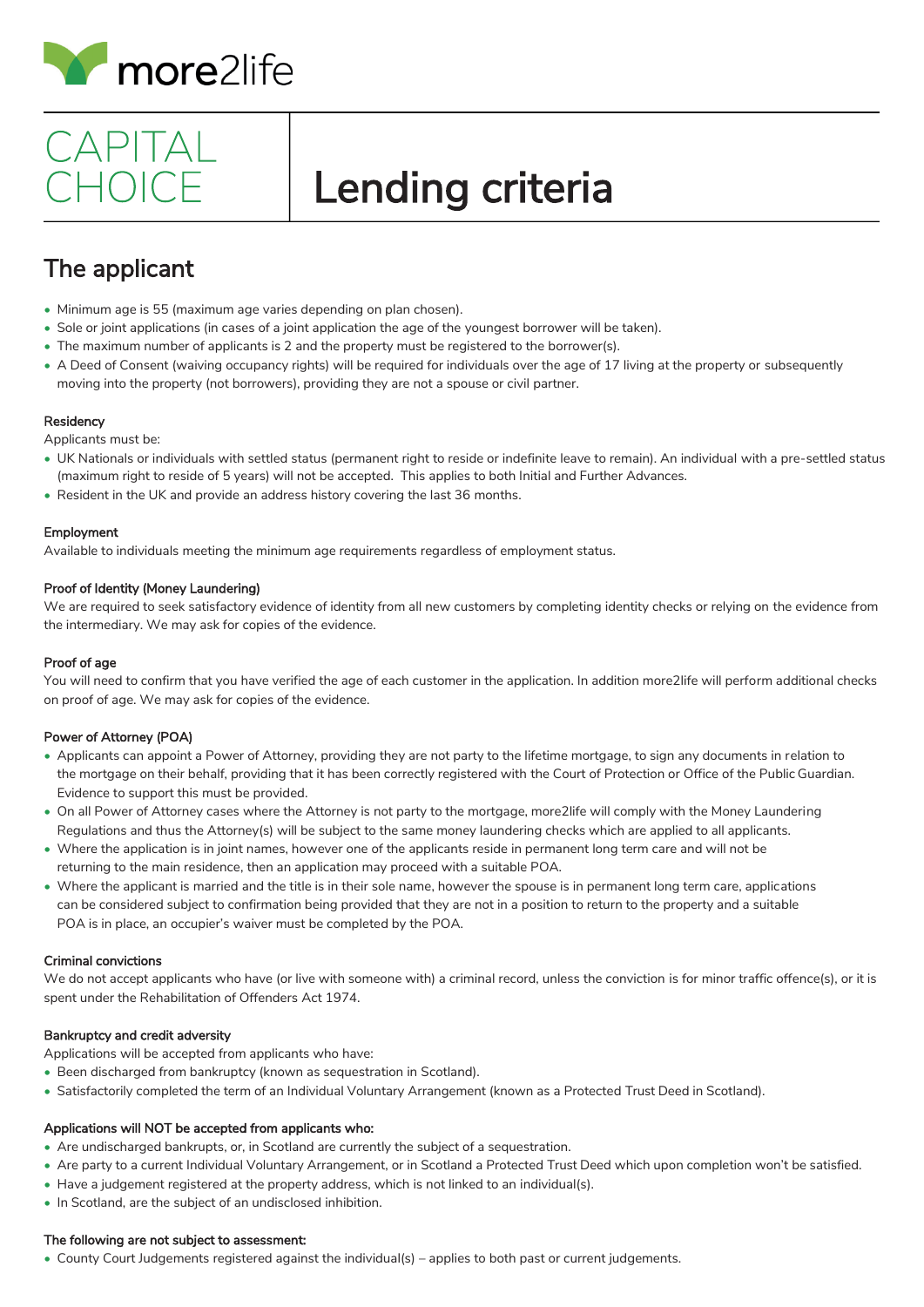• Defaults, arrears with other lenders and missed credit payments registered against the individual(s).

### The loan

The minimum loan amount is £10,000.

The maximum loan amount is £1,500,000, loans exceeding £750,000 must be referred for approval.

### The property

The minimum valuation for all types of property is £100,000. The maximum property value is £5 million however properties valued at or above £2 million must be referred.

### **Tenure**

The following types of tenure are acceptable:

- Freehold
- Leasehold (England and Wales)
- Absolute ownership (Scotland)

### Property types

Properties of standard construction (i.e. tile, slate, brick, stone or timber frame with outer walls of brick/stone/block, built 1970 or after) are acceptable.

### Use of property

The whole of the property, including any 'detached/integrated annexe' must be used for family/personal use with no formal letting, must be on the same title as the main property, must be of standard construction and must have no negative comments from the Valuer. The annexe is to also be less than or equal to 50% of the overall property.

No business use is acceptable with the exception of a home office use where no structural change is needed to sell the property as 100% residential. No letting to family members or unauthorised letting. Cases where there is no formal agreement may be referred.

### Property building insurance

The property must be insured to cover the reinstatement value of the amount advised in the valuation report and must be available under normal terms (e.g. no special terms imposed or increased premium). A copy of the policy certificate or schedule is required for approval prior to completion and more2life must be noted on the policy in the case of freehold and absolute ownership properties. In the case of leasehold properties the noted interest will be the landlord or management company. Where a copy of the policy, certificate or schedule is not available a fully completed Certificate of Comprehensive Building Insurance must be provided by the borrower's solicitors prior to completion.

### Second and further charges

No second or further charges are permitted with any other lender on mortgaged property at the time of completion. Any outstanding secured loans must be repaid at the outset.

After the initial advance has been made, it is possible to apply for a further advance with more2life. However, this will be subject to the future value of your home and/or changes to the maximum level of lending we are prepared to offer you. Lending terms and interest rates are subject to change and may be different to those which apply today. The minimum further advance that can be applied for is £5,000.

### References

References, valuation and the Offer are valid for:

- Application Form 6 months
- Voters Roll/Credit Search 6 months
- Valuation Report 6 months
- Offer 42 days

### Valuer's report

Properties must be valued by an approved firm from the more2life Valuers panel. A full internal inspection report must be prepared on an approved more2life valuation report and supported where applicable, by an approved more2life mortgage valuation re-inspection report.

Valuation reports are only acceptable where they have been instructed by more2life directly with the panel Valuer or by an authorised service provider to more2life.

### Solicitors

more2life will always instruct its own panel conveyancing firm to act on its behalf in respect of conveyancing. Applicants may proceed with a firm of their choice. Applicants are liable for their own legal costs.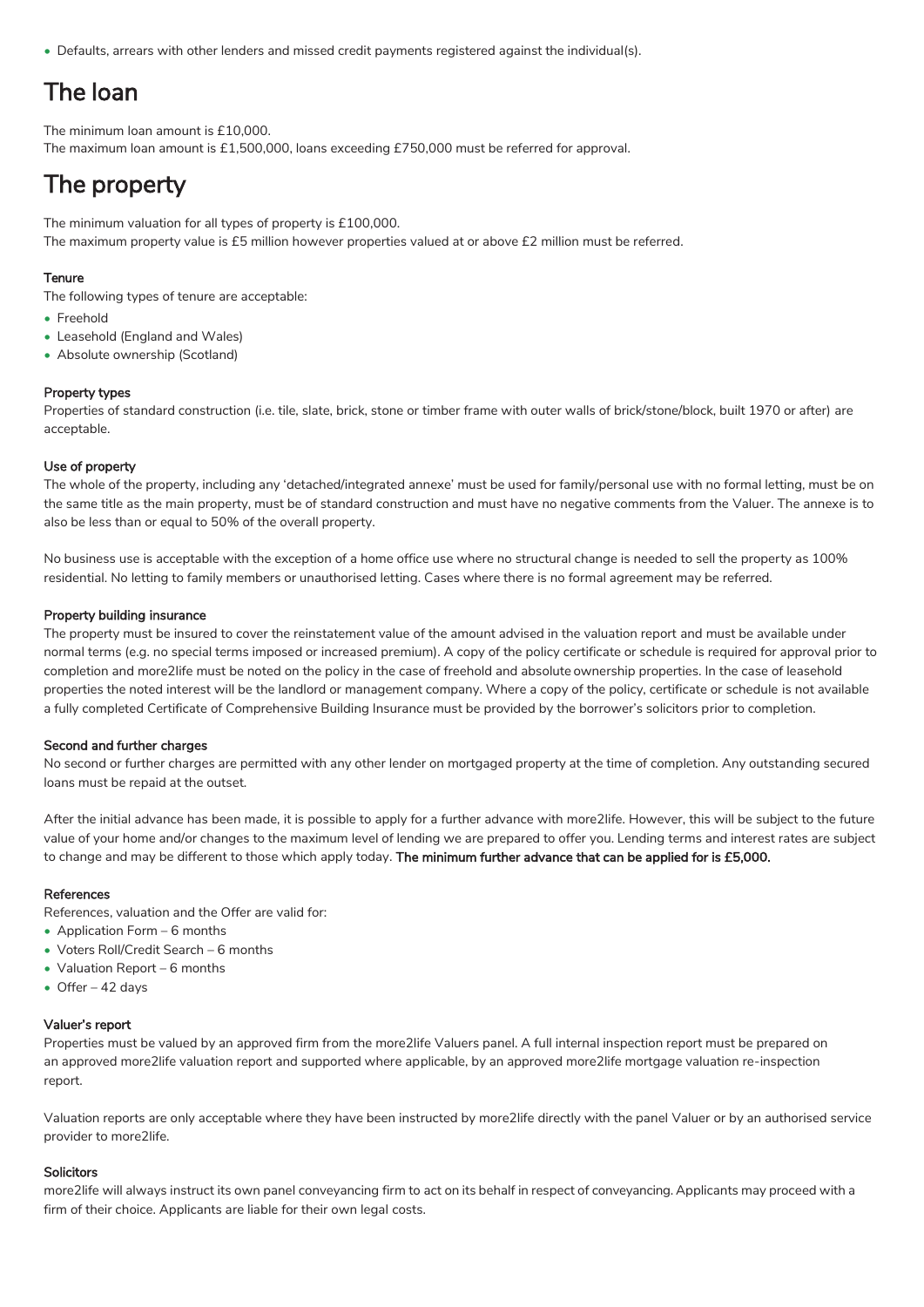### Acceptable property types

| Location                                                                          | Properties in England, Wales and Mainland Scotland                                                                                                                                                                                                                                                                                                                                                                                                                                                                                                                |                                                                                                                                                                                                                                                                                                                                                                                                                                                                                                            |  |
|-----------------------------------------------------------------------------------|-------------------------------------------------------------------------------------------------------------------------------------------------------------------------------------------------------------------------------------------------------------------------------------------------------------------------------------------------------------------------------------------------------------------------------------------------------------------------------------------------------------------------------------------------------------------|------------------------------------------------------------------------------------------------------------------------------------------------------------------------------------------------------------------------------------------------------------------------------------------------------------------------------------------------------------------------------------------------------------------------------------------------------------------------------------------------------------|--|
| <b>Tenure England and</b><br>Wales                                                | • Freehold houses & bungalows<br>• Leasehold houses & bungalows, providing local authority/housing association are not the freeholder<br>• Leasehold flats/maisonettes, blocks up to six storeys high, over four storeys must be serviced by a<br>working lift and providing there are no adverse comments on saleability/marketability from the Valuer<br>relating to the lift. Where the property is in a block with more than three units an independent<br>management company must be in place.                                                               |                                                                                                                                                                                                                                                                                                                                                                                                                                                                                                            |  |
| <b>Tenure Scotland</b>                                                            | Absolute ownership, Heritable and Feudal houses, bungalows and Flats/maisonettes, with the exception of ex<br>public sector/housing association flats/maisonettes                                                                                                                                                                                                                                                                                                                                                                                                 |                                                                                                                                                                                                                                                                                                                                                                                                                                                                                                            |  |
| <b>Leasehold Requirements</b><br><b>England and Wales</b><br>Tenants, lodgers and | Leasehold (the unexpired lease term at the time of completion is to be equal to or more than 175 minus the<br>age of the youngest borrower)<br>Lodgers residing on an informal basis without security of tenure up to a maximum of 2 people, excluding                                                                                                                                                                                                                                                                                                            |                                                                                                                                                                                                                                                                                                                                                                                                                                                                                                            |  |
| other occupants                                                                   | family members (with a signed Deed of Consent)                                                                                                                                                                                                                                                                                                                                                                                                                                                                                                                    |                                                                                                                                                                                                                                                                                                                                                                                                                                                                                                            |  |
| Barn conversions                                                                  | Subject to all relevant permissions obtained                                                                                                                                                                                                                                                                                                                                                                                                                                                                                                                      |                                                                                                                                                                                                                                                                                                                                                                                                                                                                                                            |  |
| Ex public sector houses<br>& bungalows                                            | Subject to surveyor confirmation of demand for owner occupation and no saleability issues (providing local<br>authority/housing association are not the freeholder/landlord)                                                                                                                                                                                                                                                                                                                                                                                      |                                                                                                                                                                                                                                                                                                                                                                                                                                                                                                            |  |
| <b>Listed buildings</b>                                                           | Grade 2 in England/Wales or Grade C in Scotland                                                                                                                                                                                                                                                                                                                                                                                                                                                                                                                   |                                                                                                                                                                                                                                                                                                                                                                                                                                                                                                            |  |
| Close proximity to<br>commercial properties                                       | Can be considered subject to valuers comments                                                                                                                                                                                                                                                                                                                                                                                                                                                                                                                     |                                                                                                                                                                                                                                                                                                                                                                                                                                                                                                            |  |
| <b>Utilities</b>                                                                  | Private septic tanks should be compliant with building regulations, solar panels should conform to the UK<br>Finance guidance and minimum requirements, mains water and electricity. Ground source and air source<br>heating systems are acceptable, subject to Valuers comments.                                                                                                                                                                                                                                                                                 |                                                                                                                                                                                                                                                                                                                                                                                                                                                                                                            |  |
| <b>Construction walls</b>                                                         | • Conventional walls i.e. 265mm + cavity, 225mm +<br>solid of brick, block, stone etc.<br>• Modern timber framed built post 1970 with an<br>outer skin of brick, stone or block & compliant<br>with building regulations<br>• Tudor style timber framed in historic towns/areas,<br>subject to satisfactory comments by Surveyor and<br>no saleability issues<br>• Steel framed houses & bungalows built post 2000                                                                                                                                                | • Steel framed blocks of flats - subject to<br>satisfactory comments by Surveyor and no<br>saleability issues<br>• Cob construction<br>• Wimpey - No Fines concrete walls<br>• Laing Easiform Concrete<br>• SSHA (Scottish Specialist Housing Association)<br>No Fines Concrete<br>• Single skin walls of a single storey<br>representing a minor part of the property, i.e.<br>non-habitable rooms or up to 10% of habitable<br>accommodation.                                                            |  |
| <b>Builder's warranties</b>                                                       | $\bullet$ NHBC<br>$\bullet$ LABC<br>• Zurich Municipal New Build Guarantee<br>• New build requirements;<br>• Sales incentives are accepted up to a max of<br>5% of the property valuation or agreed<br>purchase price, where offered by a recognised<br>house builder. A UK Finance Disclosure Form<br>must be provided to the Valuer. If they exceed<br>5%, the excess must be deducted from the<br>purchase price. Where they are offered by any<br>party other than a recognised house builder, all<br>incentives must be deducted from the<br>purchase price. | • Build Zone 10 year warranty<br>• Castle 10 New Home Warranty<br>• Any warranties acceptable under CML but not<br>listed can be referred                                                                                                                                                                                                                                                                                                                                                                  |  |
| Roof                                                                              | • Tile/slate<br>• Thatched roofs                                                                                                                                                                                                                                                                                                                                                                                                                                                                                                                                  | • Properties with a flat or low pitch roof covering up<br>to 50% of the total habitable roof area are<br>acceptable subject to the valuation report indicating<br>that no roof repairs are required<br>• Flat or low pitch roofs in excess of 50% of the total<br>habitable roof area are only acceptable subject to<br>the valuation report indicating that no roof repairs<br>are required and suitable construction materials are<br>used e.g. asphalt, metal sheet (copper/lead/zinc),<br>EPDM and GRP |  |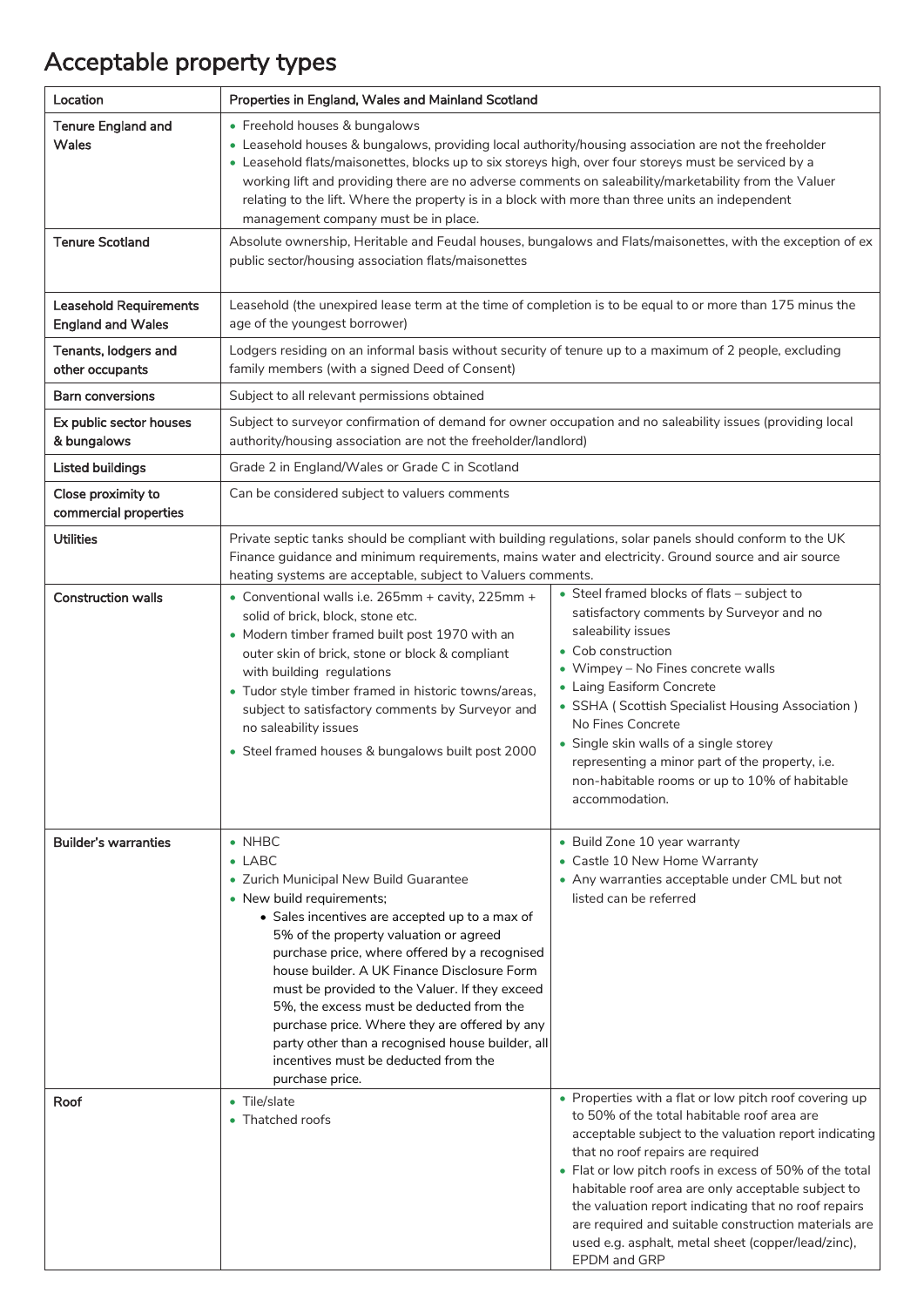|                              | • Felt roofs and ex-Local Authority properties are<br>accepted where the flat roof does not exceed 50%<br>of the total habitable property area<br>• Purpose built blocks of flats with a flat roof are<br>acceptable                                                                                                                                                                                                                                            |  |
|------------------------------|-----------------------------------------------------------------------------------------------------------------------------------------------------------------------------------------------------------------------------------------------------------------------------------------------------------------------------------------------------------------------------------------------------------------------------------------------------------------|--|
| <b>Structural</b>            | Properties that have been underpinned more than 3 years ago should have a certificate of structural<br>adequacy from a reputable company                                                                                                                                                                                                                                                                                                                        |  |
| <b>Flying freeholds</b>      | Subject to:<br>• the element of flying freehold is less than or equal to 15% of the overall floor space and<br>• the flying freehold area relates to a ginnel or passageway                                                                                                                                                                                                                                                                                     |  |
| <b>Environmental matters</b> | Japanese Knotweed is acceptable providing the grading is either C or D, subject to valuers comments.<br>Where the grading is either A or B these can be considered subject to where any damage or access issues to<br>the property or amenity have been fully repaired and the knotweed has been treated with an appropriate<br>remediation/management programme with an insurance-backed guarantee by a suitable specialist and subject<br>to valuers comments |  |
| <b>Rural Proximity</b>       | Where local amenities that would be expected to be seen in that area are approximately 10km radius or less<br>from the property.                                                                                                                                                                                                                                                                                                                                |  |
| <b>Service Charges</b>       | In England and Wales - The combined total of the Service Charges, Estate Rent Charges & Ground Rent must<br>be equal to or less than 2.5% or less of the property value.<br>In Scotland, Deed of Condition is not always required as maintenance charges covered by Tenement                                                                                                                                                                                    |  |
|                              | Management Scheme                                                                                                                                                                                                                                                                                                                                                                                                                                               |  |
| <b>Ground Rent</b>           | Ground rent should not exceed 0.2% of the property value and there are no onerous rent escalations, please<br>see unacceptable section for details                                                                                                                                                                                                                                                                                                              |  |
| Land                         | Equal to or less than 5 acres of land are acceptable but anything above 2 acres must be referred. Properties<br>between 5 acres and 15 acres can be considered subject to lending being based on 5 acres and where a<br>charge can be taken over the whole title                                                                                                                                                                                                |  |
| Retentions                   | Where it is identified the cost of works/repairs are less than or equal to £5,000, with a minimum applied<br>retention of £2,000.                                                                                                                                                                                                                                                                                                                               |  |
|                              | Please note - where the works are deemed to be structural in nature e.g. significant damp or wet rot, structural<br>corrosion, wall tie issues, wood boring beetle infestation, utility repairs etc. then a full retention will be applied<br>and the works must be completed before completion.                                                                                                                                                                |  |
|                              | Undertakings for works are unacceptable                                                                                                                                                                                                                                                                                                                                                                                                                         |  |

### Criteria to be referred

- Properties of non-standard construction
- Properties above £2 million and below £5 million
- Properties above 2 acres but less than 15 acres
- Properties where the combined annual service charge, ground rent & estate rent charges are in excess of 2.5% of the property value and the property deemed as prestige.
- Loans above £750,000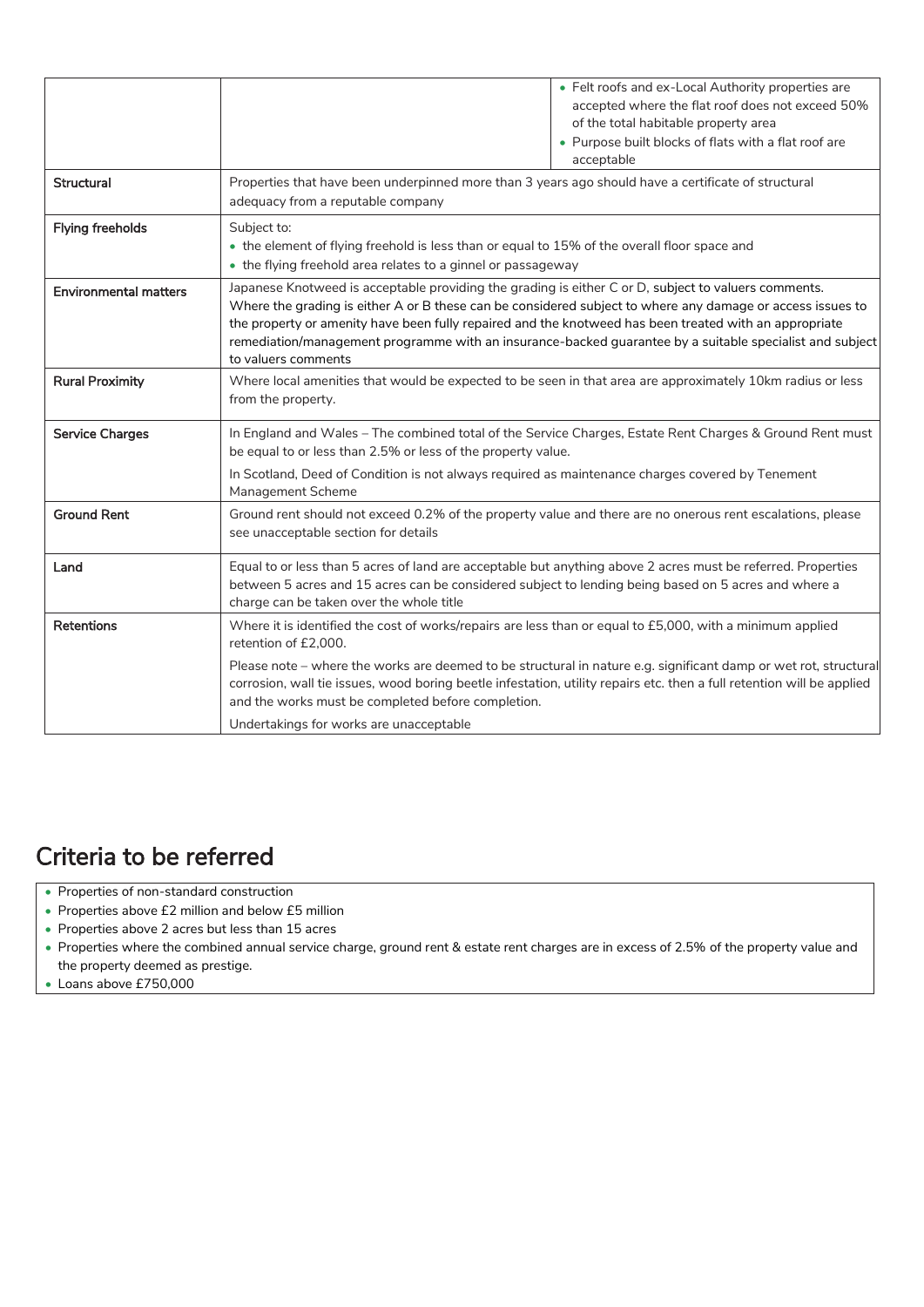### Unacceptable property types

| Location                     | Scottish Isles, Isle of Man, Northern Ireland, Channel Islands, Scilly Isles                                                      |                                                                                                                     |  |
|------------------------------|-----------------------------------------------------------------------------------------------------------------------------------|---------------------------------------------------------------------------------------------------------------------|--|
| Tenure                       | • Freehold flats/maisonettes                                                                                                      |                                                                                                                     |  |
|                              | • Commonhold Tenure                                                                                                               |                                                                                                                     |  |
|                              | • Blocks over 6 storey height (unless a prestigious block & approved by Funder)                                                   |                                                                                                                     |  |
|                              | • Blocks over 4 storeys without a lift, unless it is on the basement or ground /1st floor (entrance floor)                        |                                                                                                                     |  |
|                              | • Properties defined as 'Other Freehold' under CML                                                                                |                                                                                                                     |  |
|                              | . Where our client owns a flat, however there is no lease but owns the freehold to the entire building, these<br>are unacceptable |                                                                                                                     |  |
|                              |                                                                                                                                   | • Where our client owns a flat, where each flat is leasehold and the freehold is held jointly by each flat, these   |  |
|                              | are unacceptable                                                                                                                  |                                                                                                                     |  |
|                              | • Where our client owns a leasehold flat but also owns the freehold on separate title                                             |                                                                                                                     |  |
| Tenants, lodgers and other   | • Lodgers residing on a formal basis with security of tenure or similar agreements                                                |                                                                                                                     |  |
| occupants                    |                                                                                                                                   |                                                                                                                     |  |
| <b>Type</b>                  | • Studio flat; i.e. an open-plan living area that incorporates kitchen and bedroom facilities                                     |                                                                                                                     |  |
|                              | • Shared ownership (other than between the applicants)                                                                            |                                                                                                                     |  |
|                              | • Ex public sector flats/maisonettes or where the local authority/housing association are still the freeholder/                   |                                                                                                                     |  |
|                              | landlord                                                                                                                          |                                                                                                                     |  |
|                              | • Listed buildings: Grade 1&2 star in England/Wales or equivalent in Scotland                                                     |                                                                                                                     |  |
|                              | • Commercial properties or above commercial properties<br>• Sheltered accommodation and age restricted properties                 |                                                                                                                     |  |
|                              | • Live/work units                                                                                                                 |                                                                                                                     |  |
|                              | • Properties designated defective under the 1984 Housing Act                                                                      |                                                                                                                     |  |
| <b>Construction walls</b>    | • Non-standard construction types                                                                                                 | • Timber frame with fibre glass and plasterboard                                                                    |  |
|                              | • Alumina cement                                                                                                                  | insulation                                                                                                          |  |
|                              | • Bryant wall frame                                                                                                               | • Wattle & Daub                                                                                                     |  |
|                              | • Concrete panels                                                                                                                 | • Woolway Homes<br>• Older timber framed (pre 1970)                                                                 |  |
|                              | • Camus construction                                                                                                              | • Asbestos walls                                                                                                    |  |
|                              | • Canadian cedar wood                                                                                                             | • Single skin walls of less than 225mm thickness                                                                    |  |
|                              | • Frame with cedar wood panels & pvc<br>• Cement render                                                                           | (except where single storey, a minor part of                                                                        |  |
|                              | • Properties built entirely of wood                                                                                               | the whole property & in non-habitable rooms                                                                         |  |
|                              | • Concrete pre-cast                                                                                                               | or less than 10% of habitable accommodation)                                                                        |  |
|                              | • Cornish unit                                                                                                                    | • Pre-fabricated or any properties constructed                                                                      |  |
|                              | • Cubbitt - steel framed                                                                                                          | of or supported by concrete (with the exception of                                                                  |  |
|                              | • Mundic concrete block (B & C)                                                                                                   | larger blocks of flats, Wimpey No fines concrete<br>walls and subject to individual approval by the                 |  |
|                              | • Norfolk clay lump                                                                                                               | surveyor)                                                                                                           |  |
|                              | • Norwegian log<br>• Norwegian timber frame                                                                                       | • Colt construction                                                                                                 |  |
|                              | • Poured concrete (other than Wimpey No Fines                                                                                     | • Modern methods of construction                                                                                    |  |
|                              | or Laing Easiform)                                                                                                                | NB. The unacceptable property types should not be                                                                   |  |
|                              | • Tarran - pre-fabricated                                                                                                         | used as an exhaustive list. If in any doubt, refer to                                                               |  |
|                              | • Salt home (Swedish unit)                                                                                                        | more2life for a decision on acceptance.                                                                             |  |
|                              | • BISF - steel framed                                                                                                             |                                                                                                                     |  |
|                              | • Timber frame with cement and rendered outer wall                                                                                |                                                                                                                     |  |
| Roof                         | • Asbestos roof                                                                                                                   |                                                                                                                     |  |
|                              | • Where roof coating has been applied internally and externally to prolong the natural life span                                  | • Flat roofs requiring repair or where the flat roof is over 50% of the total habitable roof area and of unsuitable |  |
|                              | construction materials                                                                                                            |                                                                                                                     |  |
|                              |                                                                                                                                   | • Felt roofs and ex-Local Authority properties where the flat roof exceeds 50% of the total habitable property      |  |
|                              | area                                                                                                                              |                                                                                                                     |  |
|                              |                                                                                                                                   | • Where the roof has been turnerised (covered with mesh and then coated in bitumen in order to waterproof           |  |
|                              | the roof and hold the slates in place)                                                                                            |                                                                                                                     |  |
|                              | • Open cell type roof insulation i.e. Icyene and external roof coatings                                                           |                                                                                                                     |  |
| <b>Environmental matters</b> | • Properties that have flooded in the past 15 years due to environmental causes                                                   |                                                                                                                     |  |
|                              | • Properties exposed to coastal erosion                                                                                           |                                                                                                                     |  |
| <b>Flying freeholds</b>      | >10% of the overall floor space and do not represent a ginnel or passageway                                                       |                                                                                                                     |  |
| Land                         | • More than 5 acres of land but less than 15 acres (where a charge can't be taken over the whole title)                           |                                                                                                                     |  |
|                              | • More than 15 acres of land                                                                                                      |                                                                                                                     |  |
| Retentions                   | Where it is identified the cost of works /repairs are greater than £5,000. Please note - where the works are                      |                                                                                                                     |  |
|                              | deemed to be structural in nature i.e. wall ties, damp then a full retention will be applied and the works must                   |                                                                                                                     |  |
|                              | be completed before completion. Undertakings for works are unacceptable                                                           |                                                                                                                     |  |